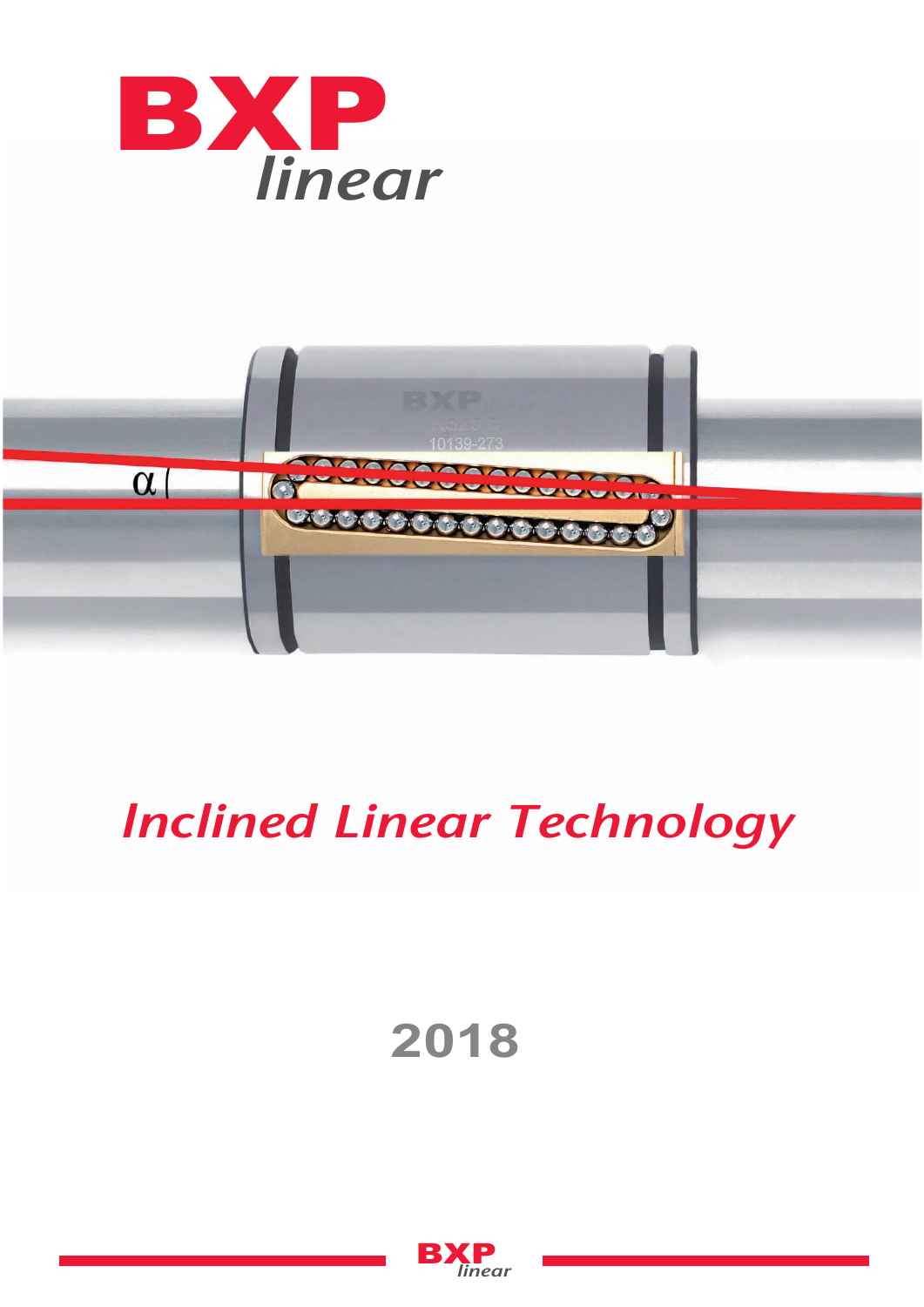

**BXP**linear bearings have a completely metallic, compact structure which makes their features different to the existing products in the market. This is their composition:

- 100Cr6 quenched at 63±
- Inner structure in bronze DIN 1705
- · High-precision steel balls
- Seals made in VITON® for supporting high temperatures

## **Inclined Technology**



The **slight angle** does enlarge the contact area with the shaft and enable greater load capacity.

All the ball channels on **BXP**linear bearings have a certain inclination, thus increasing the contact surface with the shafts with the same coefficient of friction and extending their useful life as a whole, while supporting greater efforts.

#### **Working Temperature**

The structure of our materials and their treatment process allow us to work with a range of temperatures from **-20ºC up to +200ºC.**

Note that extreme conditions have an impact on the performance of linear bearings.Therefore, please refer to the attached table (Fig. 1) when calculating the working conditions.



#### **Working Conditions**

For BXP linear products, the maximum velocity allowed is  $v_{max} = 5$  m/s and the maximum acceleration enabled is  $a_{max}$ =100 m/s<sup>2</sup> for high velocities, a previous deceleration is recommended when changing the sense of motion.

#### **3 Tolerances Available**

For all our diameters and models, we work with 3 different tolerances to adjust the sliding with the shafts according to every application needs.

> Tolerance A: Standard Tolerance B: Precision, with greater adjustment to the shaft Tolerance C: Preload, for higher precision applications

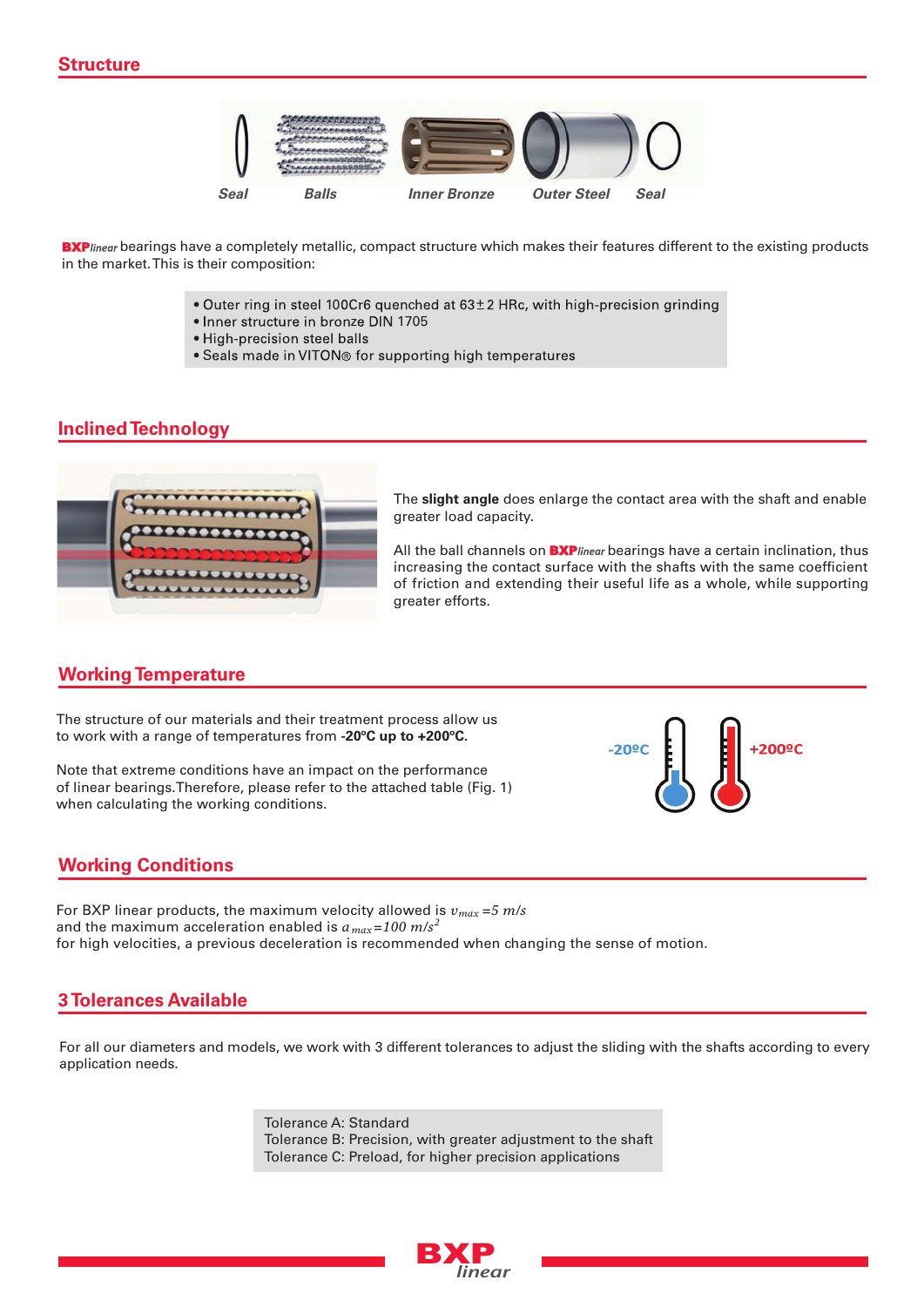# **Available Standards**

The **BXP** linear range includes two available models, differentiated by a technical feature: **load capacity.** 

The rated load of the linear bearing varies according to the position of balls in relation to the load direction. The KS model has equidistant lines of balls which allow for the symmetrical load distribution on the shaft. As for the KP model, the lines of balls are grouped together for supporting greater load capacity.



#### **Nominal Life Rate**

The nominal life of the linear bearing can be obtained using the following equation:

$$
L_h = \frac{833}{H \times n_{ose}} \times \left(\frac{C}{P}\right)^3 \times fr
$$

 $L_h$ : Basic rating life in operating hours

H: Single stroke length

 $n_{osc}$ : Number of return strokes per minute

- C: Basic dynamic load rating
- P: Equivalent dynamic bearing load

 $f<sub>T</sub>$ : Temperature factor. (See Fig. 1)



The nominal life rate is defined as the life actually achieved by a shaft guidance system. It may differ significantly from the calculated life. The following influences can lead to premature failure through wear or fatigue:

- Contamination.
- Misalignment between the shafts or guidance elements.
- Vibration during stoppage.
- Inadequate lubrication (see Lubrication part).
- Rotating movement.

Due to the wide variety of mounting and operating conditions, it is not possible to precisely predeterminate the operating life of a shaft guidance system.

The safest way to arrive at an appropriate estimate of operating life is comparison whit similar applications.

#### **Lubrication**

Depending on the velocity and working temperature factors, the appropriate type of lubricant for **BXP**linear can be recommended. In some cases, no lubricant is requiered.

|         | Temperature | <b>Velocity</b> |
|---------|-------------|-----------------|
| Oil     | Low         | High            |
| Grease* | High        | Low             |

\* The greases should have a lithium or an oil base.

| d1<br>d2<br>Reference<br>т          |  |
|-------------------------------------|--|
|                                     |  |
| XRAS12<br>12<br>15<br>1,25          |  |
| XRAS16<br>16<br>19<br>1,25          |  |
| 20<br>XRAS20<br>24<br>1,5           |  |
| XRAS25<br>25<br>29<br>1,5           |  |
| XRAS30<br>30<br>36<br>2             |  |
| XRAS40<br>$\mathcal{P}$<br>46<br>40 |  |

Our seals can work in the same temperature rang as the bearings, from -20 $\mathrm{^{\circ}C}$  up to +200 $\mathrm{^{\circ}C}$ .

Seals made in VITON®.

#### **Seals**



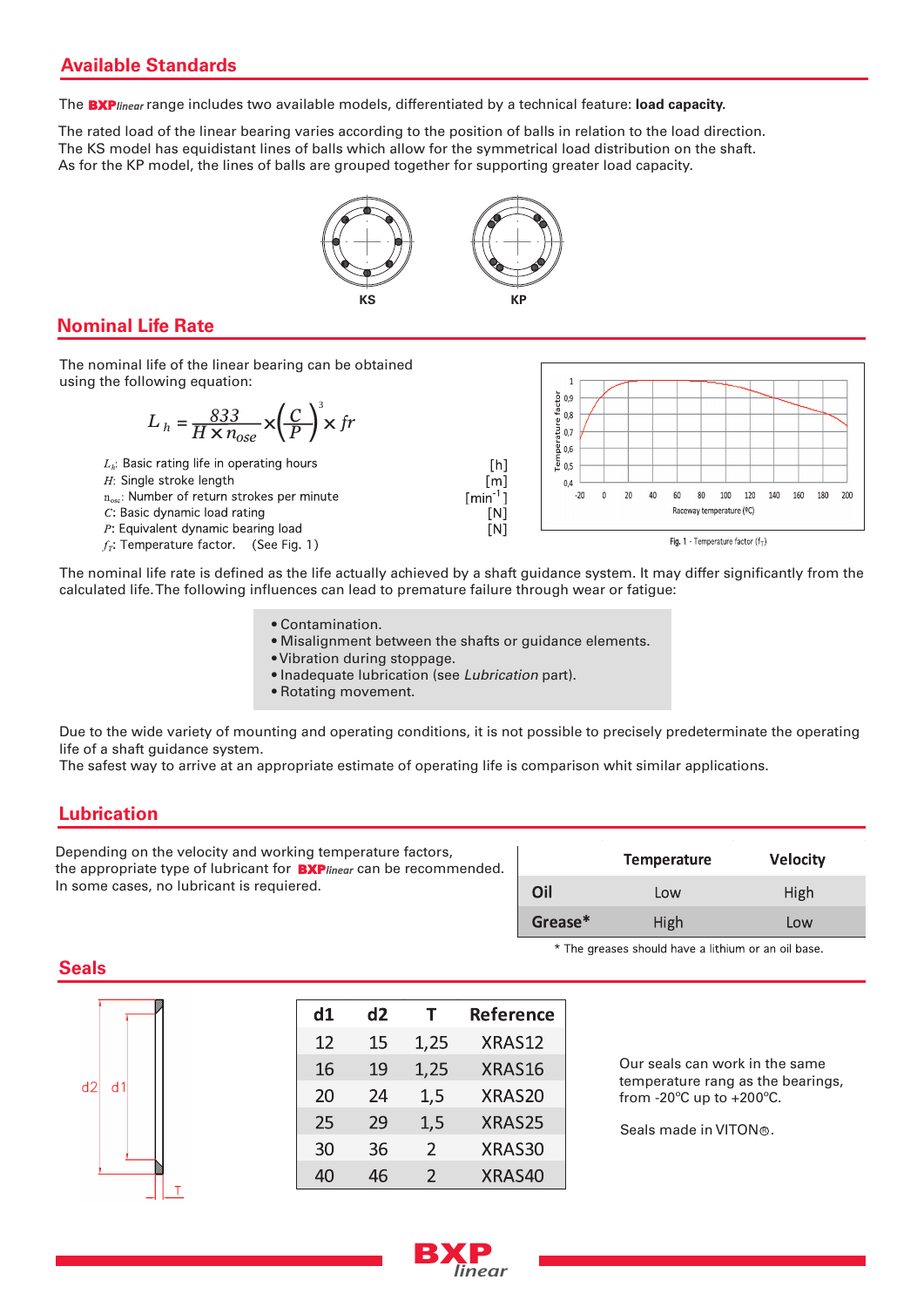

## **KS - Standard Model**

#### **Closed, standard-type linear bearing with symmetrical lines of balls.**

Outer ring in solid steel.

measures in milimeters

3 tolerances in diameter available for radial clearance adjustment. Working temperature from -20ºC up to +200ºC, including seals. Capability to work with low lubrication.

Version available with/without watertight seals.





| without<br>Seals | Article Ref.<br>with Seals | Ød | <b>Tolerance Ød</b>                  | ØD | <b>Tolerance ØD</b>                        | L.                        | B                           | W    | ØD1  | Nr.<br><b>Strokes</b> | Øb             | <b>Dynamic Load</b><br>Capacity<br>C(N) | <b>Static Load</b><br>Capacity<br>$C_0(N)$ | Weight<br>gr. |
|------------------|----------------------------|----|--------------------------------------|----|--------------------------------------------|---------------------------|-----------------------------|------|------|-----------------------|----------------|-----------------------------------------|--------------------------------------------|---------------|
| <b>KS12A</b>     | KS12AR                     |    | $\Omega$<br>$+0,008$                 |    | $-0,009$                                   |                           |                             |      |      |                       |                |                                         |                                            |               |
| <b>KS12B</b>     | KS12BR                     | 12 | $\mathbf{0}$                         | 22 | $\circ$<br>$-0,005$                        | $32^{0}_{-0,2}$           | 22,9 $^{0}_{-0,2}$          | 1,30 | 21,0 | 6                     | 2,5            | 580                                     | 895                                        | 52            |
| <b>KS12C</b>     | KS12CR                     |    | $+0,004$<br>$-0,004$<br>$\mathbf{0}$ |    | $\circ$<br>$-0,002$<br>$+0,002$            |                           |                             |      |      |                       |                |                                         |                                            |               |
| KS16A            | KS16AR                     |    | $\mathsf{O}\xspace$                  |    | $-0,009$                                   |                           |                             |      |      |                       |                |                                         |                                            |               |
| <b>KS16B</b>     | KS16BR                     | 16 | $+0,009$<br>$\mathbf{0}$<br>$+0,005$ | 26 | $\mathsf{O}\xspace$<br>$-0,005$<br>$\circ$ | $36^{0}_{-0,2}$           | 24,9 $^{0}_{-0,2}$          | 1,30 | 24,9 | 6                     | 2,5            | 770                                     | 1180                                       | 75            |
| <b>KS16C</b>     | KS16CR                     |    | $-0,004$<br>$\circ$                  |    | $-0,002$<br>$+0,002$                       |                           |                             |      |      |                       |                |                                         |                                            |               |
| KS20A            | <b>KS20AR</b>              |    | $\circ$<br>$+0,009$                  |    | $-0,011$<br>$\circ$                        |                           |                             |      |      |                       |                |                                         |                                            |               |
| KS20B            | KS20BR                     | 20 | $\circ$<br>$+0,005$                  | 32 | $-0,006$                                   | 45 $^{0}$ <sub>-0,2</sub> | $31,5^{0}_{-0,2}$           | 1,60 | 30,3 | 6                     | 3              | 1190                                    | 1910                                       | 140           |
| <b>KS20C</b>     | <b>KS20CR</b>              |    | $-0,004$<br>$\circ$                  |    | $-0,002$<br>$+0,002$                       |                           |                             |      |      |                       |                |                                         |                                            |               |
| KS25A            | KS25AR                     |    | $\mathbb O$<br>$+0,011$              |    | $-0,011$<br>$\circ$                        |                           |                             |      |      |                       |                |                                         |                                            |               |
| KS25B            | KS25BR                     | 25 | $\circ$<br>$+0,006$                  | 40 | $-0,006$<br>$\circ$                        | $158^{0}$                 | 44,1 $^{0}_{-0,3}$          | 1,85 | 37,5 | 8                     | 3              | 1690                                    | 2720                                       | 298           |
| <b>KS25C</b>     | KS25CR                     |    | $-0,004$<br>$\mathbf{0}$             |    | $-0,003$<br>$+0,003$                       |                           |                             |      |      |                       |                |                                         |                                            |               |
| KS30A            | KS30AR                     |    | $\circ$<br>$+0,011$                  |    | $-0,013$<br>$\circ$                        |                           |                             |      |      |                       |                |                                         |                                            |               |
| KS30B            | <b>KS30BR</b>              | 30 | $\circ$<br>$+0,006$                  | 47 | $-0,007$<br>$\circ$                        | $68^{0}$                  | 52,1 $^{0}$ <sub>-0,3</sub> | 1,85 | 44,5 | 8                     | $\overline{4}$ | 2210                                    | 3880                                       | 445           |
| <b>KS30C</b>     | <b>KS30CR</b>              |    | $-0,005$<br>$\overline{0}$           |    | $-0,003$<br>$+0,003$                       |                           |                             |      |      |                       |                |                                         |                                            |               |
| KS40A            | KS40AR                     |    | $\circ$<br>$+0,013$                  |    | $-0,013$<br>$\circ$                        |                           |                             |      |      |                       |                |                                         |                                            |               |
| KS40B            | <b>KS40BR</b>              | 40 | $\circ$<br>$+0,006$                  | 62 | $-0,007$<br>$\circ$                        | $80^{0}$ <sub>-0,3</sub>  | 60,6 $^{0}_{-0,3}$          | 2,15 | 59,0 | 8                     | $\overline{4}$ | 2640                                    | 4620                                       | 1025          |
| <b>KS40C</b>     | <b>KS40CR</b>              |    | $-0,005$<br>$\circ$                  |    | $-0,003$<br>$+0,003$                       |                           |                             |      |      |                       |                |                                         |                                            |               |

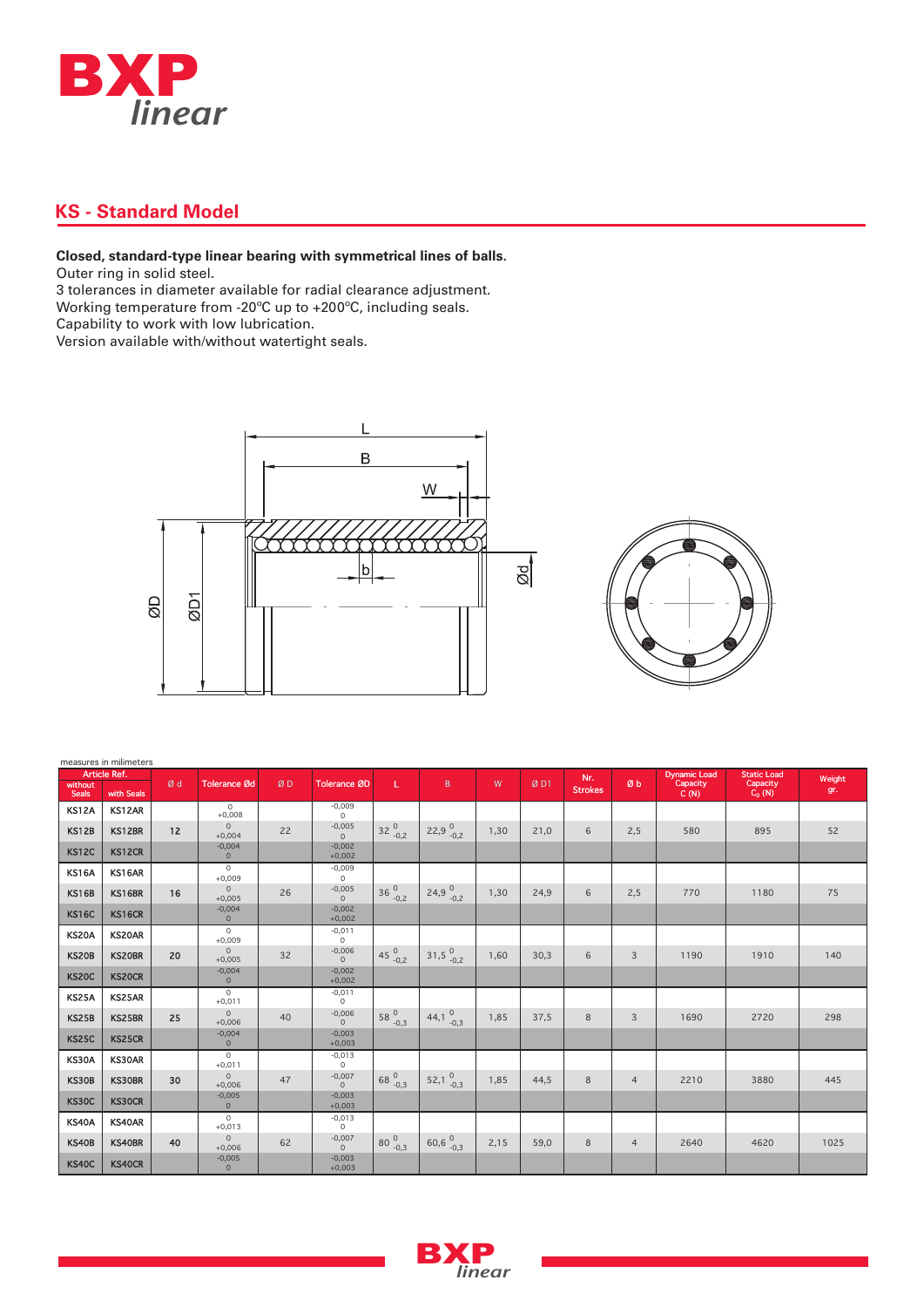

# **KP - High Load Model**

#### **High load linear bearing with gathered lines of balls.**

Outer ring in solid steel.

3 tolerances in diameter available for radial clearance adjustment. Working temperature from -20ºC up to +200ºC, including seals. Capability to work with low lubrication.

Version available with/without watertight seals.





| measures in milimeters |               |    |                                 |    |                                 |                           |                    |      |      |                |                |                     |                      |        |
|------------------------|---------------|----|---------------------------------|----|---------------------------------|---------------------------|--------------------|------|------|----------------|----------------|---------------------|----------------------|--------|
|                        | Article Ref.  |    |                                 |    |                                 |                           |                    |      |      | Nr.            |                | <b>Dynamic Load</b> | <b>Static Load</b>   | Weight |
| without<br>Seals       | with Seals    | Ød | <b>Tolerance Ød</b>             | ØD | <b>Tolerance ØD</b>             | L.                        | B                  | W    | ØD1  | <b>Strokes</b> | Øb             | Capacity<br>C(N)    | Capacity<br>$C_0(N)$ | gr.    |
| <b>KP12A</b>           | KP12AR        |    | $\circ$                         |    | $-0,009$                        |                           |                    |      |      |                |                |                     |                      |        |
|                        |               |    | $+0,008$<br>$\mathbb O$         |    | $\circ$<br>$-0,005$             |                           |                    |      |      |                |                |                     |                      |        |
| KP12B                  | KP12BR        | 12 | $+0,004$                        | 22 | $\circ$                         | $32^{0}_{-0,2}$           | 22,9 $^{0}_{-0,2}$ | 1,30 | 21,0 | 6              | 2,5            | 670                 | 1210                 | 52     |
| <b>KP12C</b>           | KP12CR        |    | $-0,004$<br>$\circ$             |    | $-0,002$<br>$+0,002$            |                           |                    |      |      |                |                |                     |                      |        |
| KP16A                  | KP16AR        |    | $\circ$<br>$+0,009$             |    | $-0,009$<br>$\mathsf{O}\xspace$ |                           |                    |      |      |                |                |                     |                      |        |
| KP16B                  | KP16BR        | 16 | $\circ$<br>$+0,005$             | 26 | $-0,005$<br>$\mathbf{0}$        | $36^{0}_{-0,2}$           | 24,9 $^{0}_{-0,2}$ | 1,30 | 24,9 | 6              | 2,5            | 880                 | 1690                 | 75     |
| <b>KP16C</b>           | KP16CR        |    | $-0,004$<br>$\circ$             |    | $-0,002$<br>$+0,002$            |                           |                    |      |      |                |                |                     |                      |        |
| KP20A                  | KP20AR        |    | $\circ$<br>$+0,009$             |    | $-0,011$<br>$\circ$             |                           |                    |      |      |                |                |                     |                      |        |
| KP20B                  | KP20BR        | 20 | $\mathbf{0}$<br>$+0.005$        | 32 | $-0,006$<br>$\circ$             | $45^{0}$<br>-0,2          | $31,5^{0}_{-0,2}$  | 1,60 | 30.3 | 6              | 3              | 1500                | 3050                 | 140    |
| <b>KP20C</b>           | <b>KP20CR</b> |    | $-0,004$<br>$\mathsf{O}\xspace$ |    | $-0,002$<br>$+0,002$            |                           |                    |      |      |                |                |                     |                      |        |
| <b>KP25A</b>           | KP25AR        |    | $\circ$<br>$+0,011$             |    | $-0,011$<br>$\circ$             |                           |                    |      |      |                |                |                     |                      |        |
| <b>KP25B</b>           | KP25BR        | 25 | $\mathbb O$<br>$+0,006$         | 40 | $-0,006$<br>$\circ$             | 58 $^{0}$ <sub>-0,3</sub> | 44,1 $^{0}_{-0,3}$ | 1,85 | 37,5 | 8              | $\overline{3}$ | 1920                | 4350                 | 298    |
| <b>KP25C</b>           | KP25CR        |    | $-0,004$<br>$\mathsf{O}$        |    | $-0,003$<br>$+0,003$            |                           |                    |      |      |                |                |                     |                      |        |
| KP30A                  | KP30AR        |    | $\circ$<br>$+0,011$             |    | $-0,013$<br>$\circ$             |                           |                    |      |      |                |                |                     |                      |        |
| KP30B                  | KP30BR        | 30 | $\circ$<br>$+0,006$             | 47 | $-0,007$<br>$\circ$             | 68 $_{-0,3}^{0}$          | 52,1 $^{0}_{-0,3}$ | 1,85 | 44,5 | 8              | $\overline{4}$ | 3110                | 7760                 | 445    |
| <b>KP30C</b>           | KP30CR        |    | $-0,005$<br>$\circ$             |    | $-0,003$<br>$+0,003$            |                           |                    |      |      |                |                |                     |                      |        |
| KP40A                  | KP40AR        |    | $\mathbb O$<br>$+0,013$         |    | $-0,013$<br>$\mathsf{O}\xspace$ |                           |                    |      |      |                |                |                     |                      |        |
| KP40B                  | KP40BR        | 40 | $\circ$<br>$+0,006$             | 62 | $-0,007$<br>$\circ$             | $80^{0}_{-0,3}$           | $60,6^{0}_{-0,3}$  | 2,15 | 59,0 | 8              | $\overline{4}$ | 3400                | 8940                 | 1025   |
| <b>KP40C</b>           | KP40CR        |    | $-0,005$<br>$\mathbf{0}$        |    | $-0,003$<br>$+0,003$            |                           |                    |      |      |                |                |                     |                      |        |